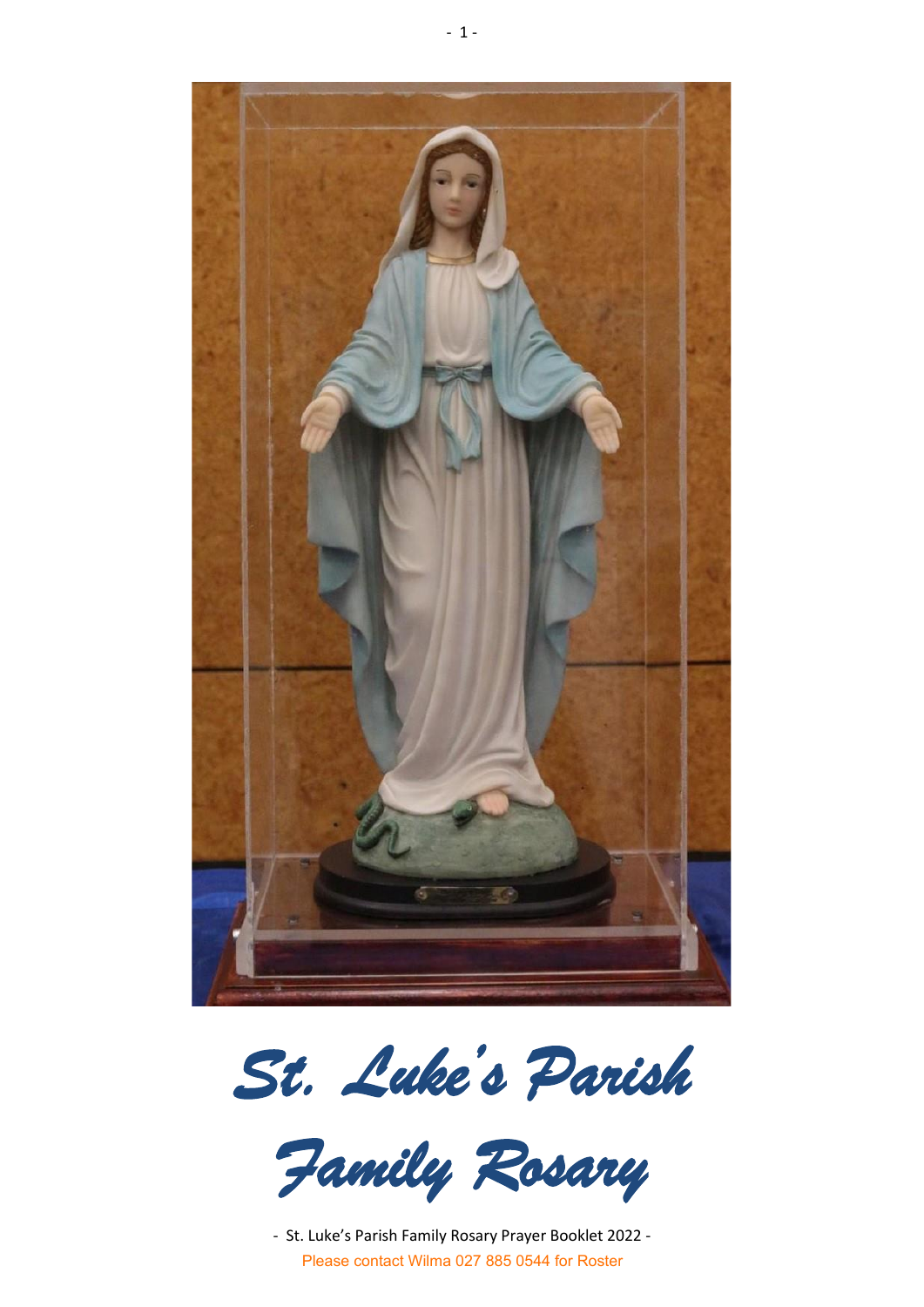# "Mary visits Luke" Family Rosary Programme Towards becoming a community of praying families

## Introduction

The "Mary visits Luke" programme is in support of St Luke Parish's desire of becoming a vibrant worshiping community. We want to become a community of praying individuals and families through Mary's help and intercession. We will do this by praying the Holy Rosary everyday as families, and every week as group of families. The weekly hand over meetings between families also provides opportunities for families to get to know other families in a social atmosphere of fellowship. Note: We understand that this may not be always possible (e.g. due to covid-9 pandemic, etc.). Please exercise own judgement and also follow any restrictions in place set by the authorities.

# **Mechanics**

1. A family will host the statue of the Blessed Virgin Mary each week. It starts on Saturday when the previous week's host family brings over Our Lady to their home\*. It ends on the following Saturday when they bring over the statue to the home\* of the new host family.

\*(or to a mutually agreed location e.g. St Luke's Parish Church)

- 2. During the hand over, the two host families will pray the Holy Rosary together. Aside from praying together, we highly encourage and recommend using the time to get to know one another in fellowship (and whenever possible sharing together a modest meal of tea, coffee, biscuits).
- 3. The host family are to pray the Holy Rosary every day during the week that Our Lady is with them. If desired, they can invite extended family and friends to pray the Holy Rosary with them (e.g. on-site or virtually).
- 4. You are responsible for coordinating the details of the hand over (time and place) with the next person/family in the roster. A roster will be followed and managed by a roster leader. If you are unable to fulfil your spot in the roster, please call the roster leader (contact details found in the email sent to you and also in the parish newsletter) as soon as possible so a replacement can be arranged immediately.
- 5. The statue of Mary will come with a bag containing a rosary beads, prayer booklets, and a prayer intention booklet. Please make sure all the above items are handed over to the next family. Please inform the roster leader in case any of these items have gone missing or requires replacement.
- 6. The "Mary visits Luke" programme is re-launched with a Living Rosary event every year on the last Saturday of September in the afternoon at the St Luke's Parish church. All members of St Luke's Parish are welcome and all families in the roster are especially encouraged to participate in the event especially those with young children. This is organised and facilitated by Live Christ Share Christ (LCSC), a St Luke's parish group. Please see contact information in the parish newsletter.

<sup>-</sup> St. Luke's Parish Family Rosary Prayer Booklet 2022 -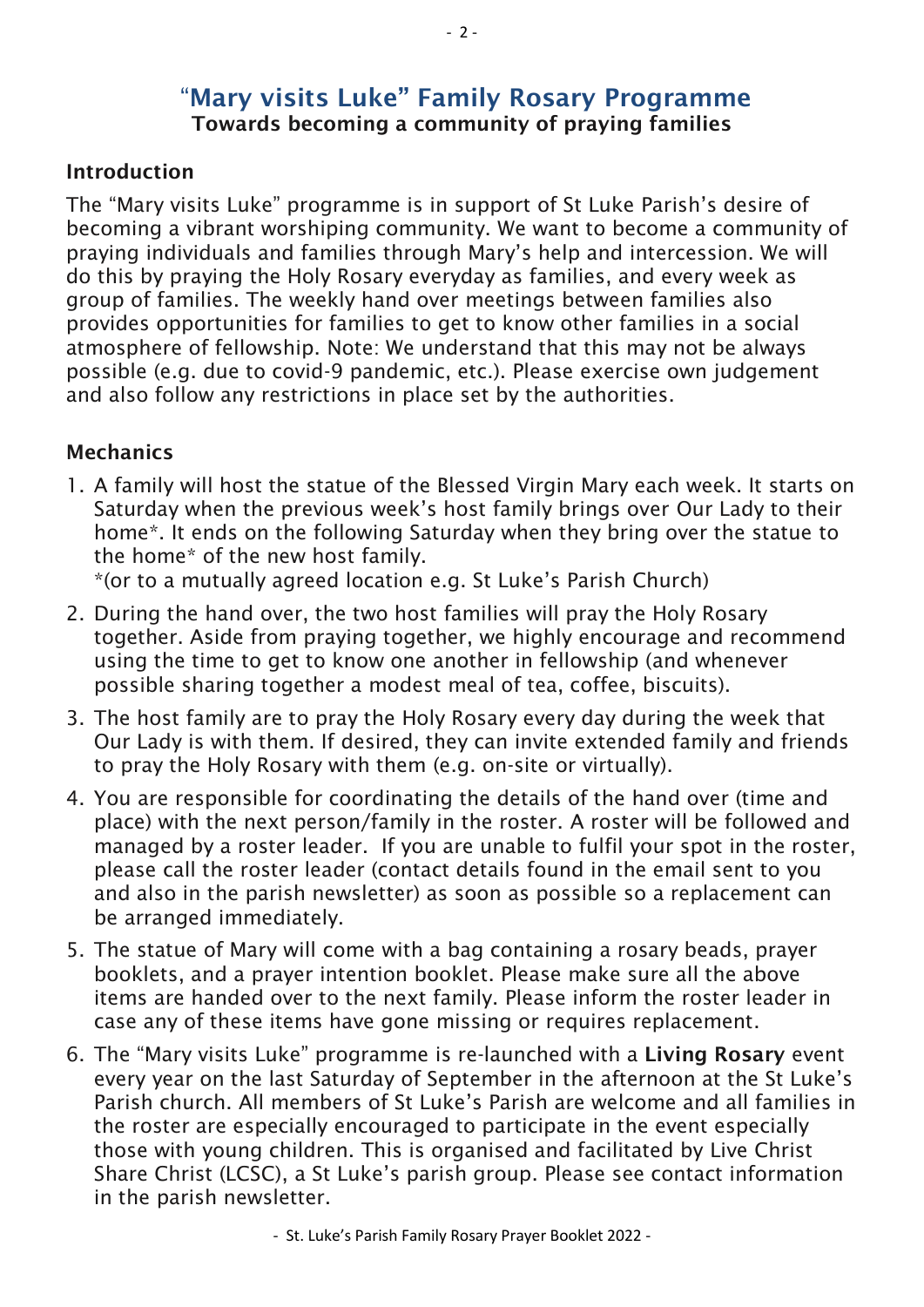# Suggestions on Praying the Family Rosary

- 1. Praying the Rosary is a family affair. Choose a time when as many family members are present at home. To the extent possible, everyone present at home, including guests, should participate.
- 2. Consider inviting over (at your home or virtually) members of your extended family to pray with you during the week when the image of Our Lady is in your home.
- 3. Light up a candle beside the image of Our Lady. Gather everyone around the image of Our Lady to pray.
- 4. A leader may be assigned to lead from beginning to end. Alternatively, a person can be assigned to lead for each mystery.
- 5. Begin by asking everyone for their prayer intentions for the Rosary. Encourage everyone to share/declare their prayer intentions.
- 6. You may wish to begin with a song (e.g. As I Kneel, see page 12 for songs).
- 7. You may wish to sing a verse from a song (e.g. Immaculate Mary) after completing a decade of the Rosary.
- 8. You may wish to end with a song (e.g. Our Lady of Fatima).

# How to Pray the Rosary

- 1. Make the Sign of the Cross
- 2. Say the "Prayer Before the Rosary" (optional)
- 3. Say the "Apostles' Creed"
- 4. Say the "Our Father"
- 5. Say three "Hail Mary"
- 6. Say the "Glory Be"
- 7. Announce the First Mystery; then read the Gospel and the prayer
- 8. Say the "Our Father"
- 9. Say ten "Hail Mary"
- 10. Say the "Glory Be"
- 11. Say the "Fatima Prayer"
- 12. Repeat 8, 9, 10, 11 and 12 for the Second, Third, Fourth and Fifth Mysteries in the same manner
- 13. Say the "Hail Holy Queen", "Rosary Prayer" and "Memorare"
- 14. Say these prayers (optional):
	- a. "Consecration of the Family to the Sacred Hearts of Jesus and Mary"
	- b. "Litany of St Joseph"
	- c. "Prayer to St Michael the Archangel" and "Guardian Angel Prayer"
- 15. Make the Sign of the Cross
	- St. Luke's Parish Family Rosary Prayer Booklet 2022 -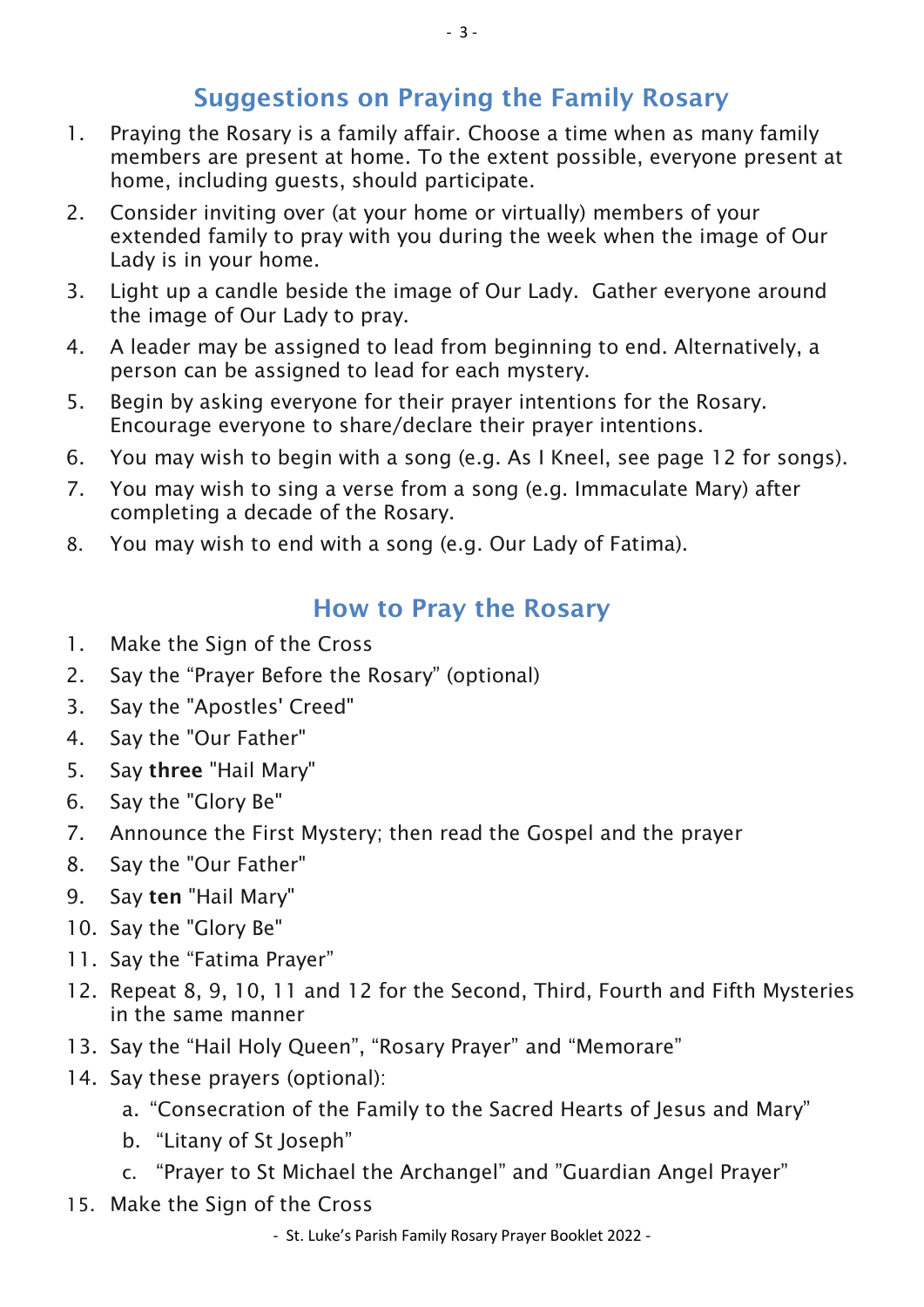# Opening Prayers

### Sign of the Cross

In the name of the Father, and of the Son, and of the Holy Spirit. Amen.

#### Prayer Before the Rosary

Queen of the Holy Rosary, you came to Fatima to reveal to the three shepherd children the treasures of grace hidden in the Rosary. Inspire our hearts with a sincere love of this devotion; in order that by meditating on the Mysteries of our Redemption which are recalled in it, we may be enriched by its fruits and obtain peace for the world, the conversion of sinners, and the graces which we ask of you in this Rosary (Mention your request). We ask this for the greater glory of God, for your own honour, and for the good of souls, especially for our own. Amen.

#### Apostles' Creed

I believe in God, the Father Almighty, Creator of heaven and earth, and in Jesus Christ, His only Son, our Lord, who was conceived by the Holy Spirit, born of the Virgin Mary, suffered under Pontius Pilate, was crucified, died and was buried. He descended into hell. On the third day He rose again from the dead. He ascended into heaven and is seated at the right hand of God the Father Almighty. From there He will come to judge the living and the dead. I believe in the Holy Spirit, the holy catholic church, the communion of saints, the forgiveness of sins, the resurrection of the body, and life everlasting. Amen.

#### Our Father

Our Father who art in heaven, hallowed be thy name. Thy kingdom come. Thy will be done on earth as it is in heaven. Give us this day our daily bread, and forgive us our trespasses, as we forgive those who trespass against us, and lead us not into temptation, but deliver us from evil. Amen.

#### Hail Mary

Hail Mary full of Grace, the Lord is with you. Blessed are you among women and blessed is the fruit of your womb Jesus. Holy Mary Mother of God, pray for us sinners now and at the hour of our death. Amen.

### Glory Be

Glory be to the Father, and to the Son, and to the Holy Spirit. As it was in the beginning is now, and ever shall be, world without end. Amen.

#### Fatima Prayer

O my Jesus, forgive us our sins, save us from the fires of hell, and lead all souls to Heaven, especially those in most need of Your Mercy.

- St. Luke's Parish Family Rosary Prayer Booklet 2022 -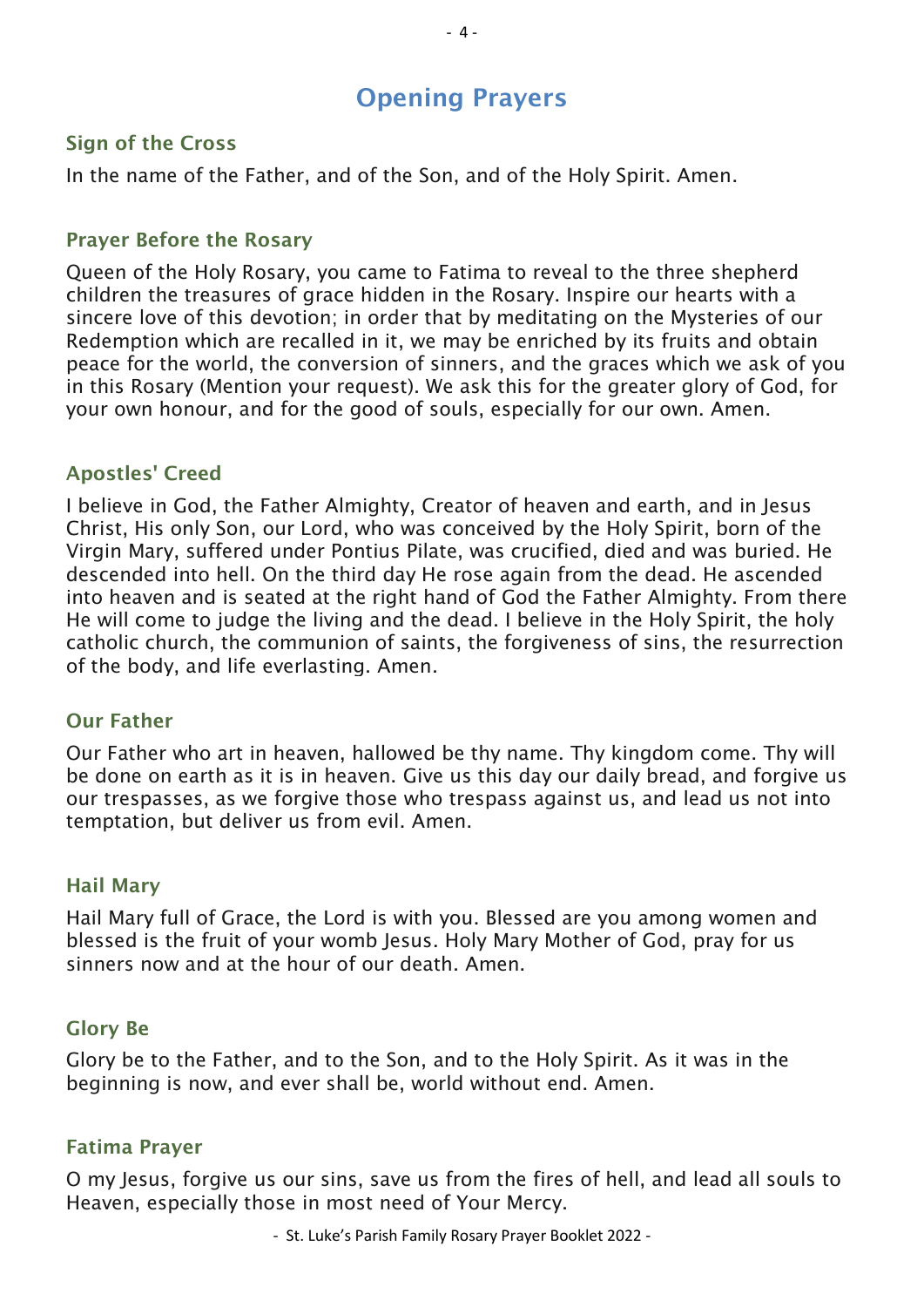# The Joyful Mysteries

Mondays, Saturdays, Sundays of Advent, and Sundays from Epiphany until Lent

## 1. The Annunciation

The angel Gabriel was sent from God to a town of Galilee called Nazareth. And coming to Mary, he said, "Hail, favoured one! The Lord is with you." (Lk 1:26-28)

Let us pray. Loving God, help us to love you wholeheartedly as Mary did. Open our eyes to see that we are worthy to serve you just as we are.

# 2. The Visitation

Mary set out and travelled to the house of Zechariah and greeted Elizabeth. When Elizabeth heard Mary's greeting, the infant leaped in her womb, and Elizabeth, filled with the Holy Spirit, cried out in a loud voice and said, "Most blessed are you among women, and blessed is the fruit of your womb." (Lk 1:39-45)

Let us pray. Heavenly Father, we pray for charity in our hearts so we may love and serve our neighbour.

## 3. The Birth of Our Lord

And Mary gave birth to her firstborn son. She wrapped him in swaddling clothes and laid him in a manger . . . And suddenly there was a multitude of the heavenly host praising God and saying: "Glory to God in the highest and on earth peace to those on whom his favour rests." (Lk 2:1-20)

Let us pray. Jesus, help us to realise that our homes, too, can be havens of peace and prayer, and that our lives are given to us so that we may grow in love and holiness. Teach us to welcome you into our homes.

# 4. The Presentation in the Temple

Mary and Joseph took the baby Jesus to the Temple to present him to the Lord. At the temple Simeon and Anna came forward, gave thanks to God and spoke about Jesus to all who were present. (Lk 2:22-38)

Let us pray. Loving Father, help us to be faithful to the Sacraments and daily prayers so that we may become stronger and more able to love.

# 5. The Finding of the Child Jesus in the Temple

The boy Jesus remained behind in Jerusalem, but his parents did not know it. After three days they found him in the temple, sitting in the midst of the teachers, listening to them and asking them questions. (Lk 2:41-50)

Let us pray. God our Father, we pray that we may live our lives in conformity to the Gospel. Help us to come closer to you through Jesus your Son.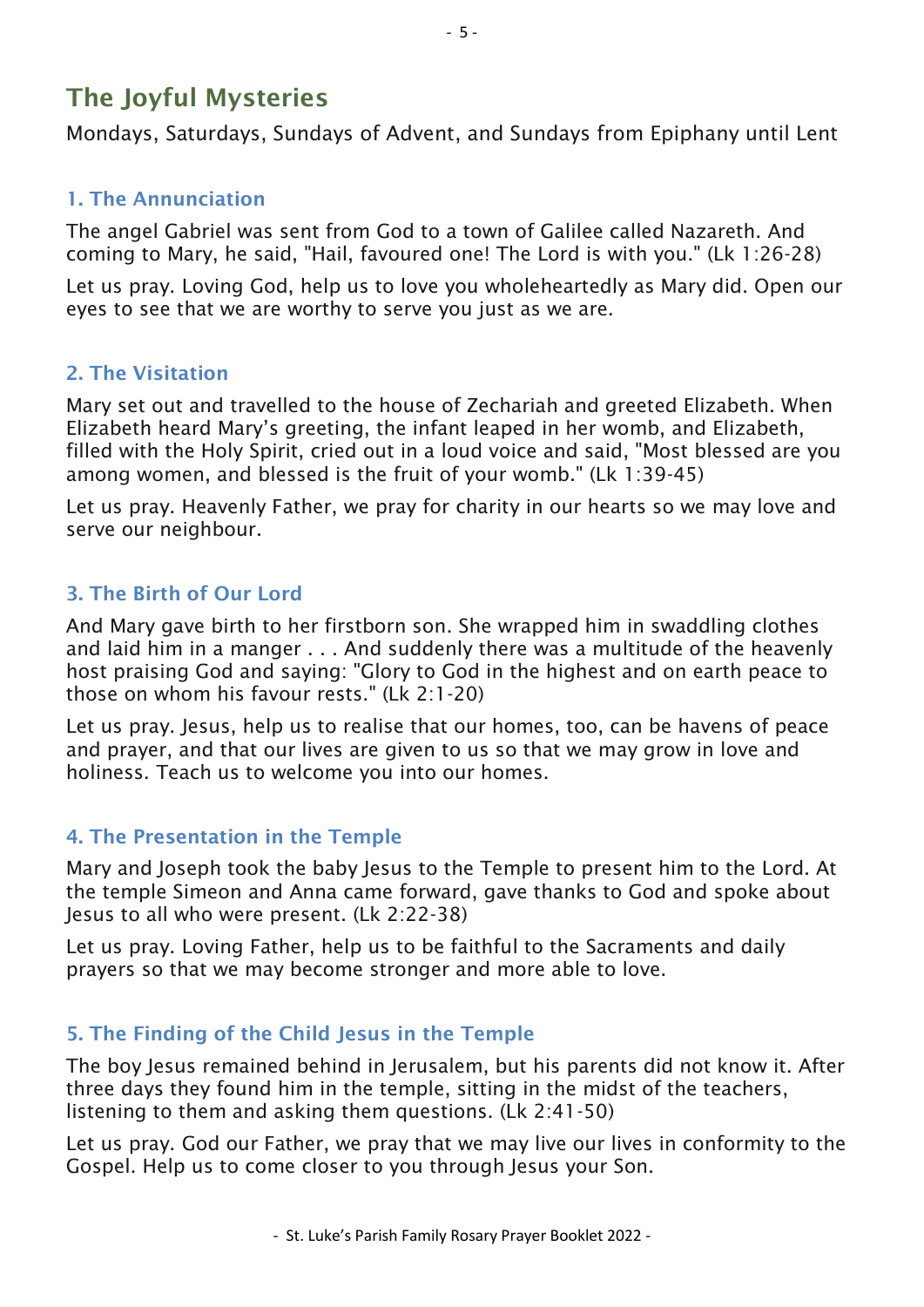# [The](http://www.familyrosary.org/videopopup.aspx?d=fb&v=/GetInspired/MediaCenter/Videos/SorrowfulReflections.aspx) Sorrowful Mysteries

Tuesdays, Fridays, and daily from Ash Wednesday until Easter Sunday

## 1. The Agony in the Garden

Jesus went to a place called Gethsemane to pray. "My Father, if it is possible, let this cup pass from me; yet, not as I will, but as you will." (Mt 26:36-46)

Let us pray. Lord, we pray that we will feel sorrow for our sins. Give us the courage to accept what we cannot change and unite it to your sufferings, so that we can be brought closer to you.

# 2. The Scourging at the Pillar

The chief priests with the elders and the scribes held a council. They bound Jesus, led him away, and handed him over to Pilate. Pilate, wishing to satisfy the crowd, had Jesus scourged and handed him over to be crucified. (Mk 15:1-16)

Let us pray. Lord Jesus, you experienced all our pains except the wounds of sin. Give us the courage to forgive anyone to be crucified.

### 3. The Crowning with Thorns

They stripped off his clothes and threw a scarlet military cloak about him. Weaving a crown out of thorns, they placed it on his head, and a reed in his right hand. And kneeling before him, they mocked him, saying, "Hail, King of the Jews!" (Mt 27:27- 31)

Let us pray. Lord, how often do we too have our hopes dashed and we feel rejected. Help us to accept these hurts and to pray for those who, in their blindness, wound us. Help us to forgive others.

# 4. The Carrying of the Cross

Jesus, weak from being beaten, was unable to carry His cross to Golgotha alone. Simon, a Cyrenian, helped him. (Mk 15:20-22)

Let us pray. Lord Jesus, we may not always understand why we have to carry the crosses we have. Help us to remember that when we suffer, you are with us in our pain, helping us to carry our cross.

### 5. The Crucifixion

When they came to the place called the Skull, they crucified him and the criminals there, one on his right, the other on his left. Jesus said, "Father, forgive them, they know not what they do." (Lk 23:33-46)

Let us pray. Lord Jesus, we come to you with our sufferings, trials, limitations and sicknesses. Give us the strength to accept our life's crosses patiently and prayerfully so that we can overcome all evil.

<sup>-</sup> St. Luke's Parish Family Rosary Prayer Booklet 2022 -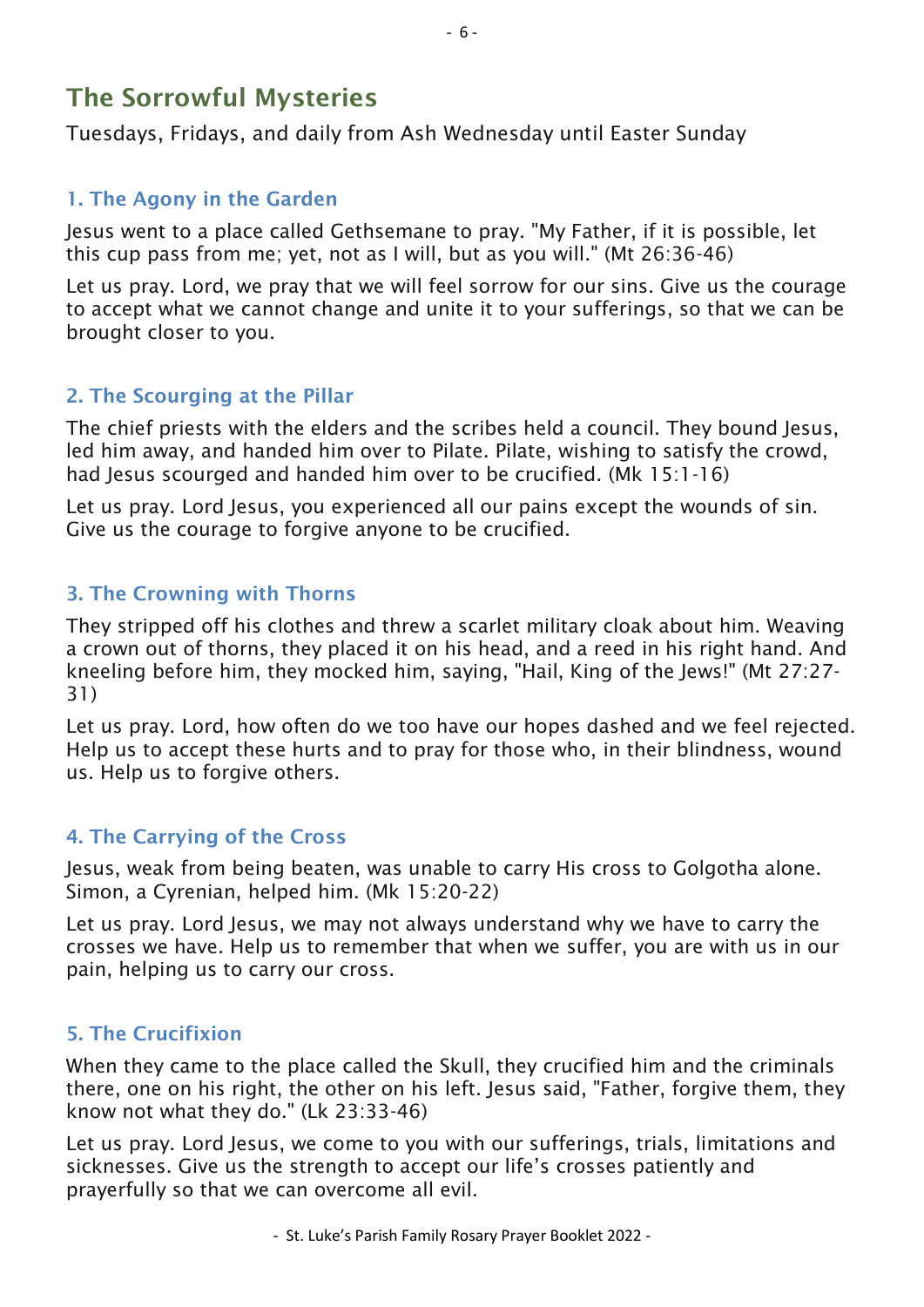# The Glorious Mysteries

Wednesdays, and Sundays throughout the year

### 1. The Resurrection

Mary Magdalene and the other Mary came to see the tomb. An angel appeared and said, "Do not be afraid! I know that you are seeking Jesus the crucified. He is not here, for He has been raised just as He said." (Mt 28:1-10)

Let us pray. Heavenly Father, we pray that the Light of the Resurrection will renew us daily with the Holy Spirit and increase our faith.

## 2. The Ascension of Our Lord

As Jesus blessed them He parted from them and was taken up to heaven. (Lk 24:44- 53)

Let us pray. In times of trouble, help me to remember Lord that we are not alone because the Holy Spirit is with us.

## 3. The Descent of the Holy Spirit

Jesus came and stood in their midst and said to them, "Peace be with you. Receive the Holy Spirit." (Jn 14:15-21)

Let us pray. Holy Spirit of God, fill me with your gifts of wisdom, counsel, courage, knowledge, understanding, humility and love of God.

# 4. The Assumption of Our Lady into Heaven

"Finally the Immaculate Virgin, preserved free from all stain of original sin, when the course of her earthly life was finished, was taken up body and soul into heavenly glory." (Munificentissimus Deus (1950):DS 3903)

Let us pray. Mary, while on earth, you lived the most perfect life of faith the world has ever known. Help me to live a life of faith – to believe and to act according to the will of God.

### 5. The Coronation of the Blessed Virgin Mary

"We believe that the Holy Mother of God, the new Eve, Mother of the Church, continues in heaven to exercise her maternal role on behalf of the members of Christ." (Solemn Profession of Faith: Credo of the People of God)

Let us pray. Heavenly Father, we pray that we may keep our eyes fixed on the things of heaven like Mary did.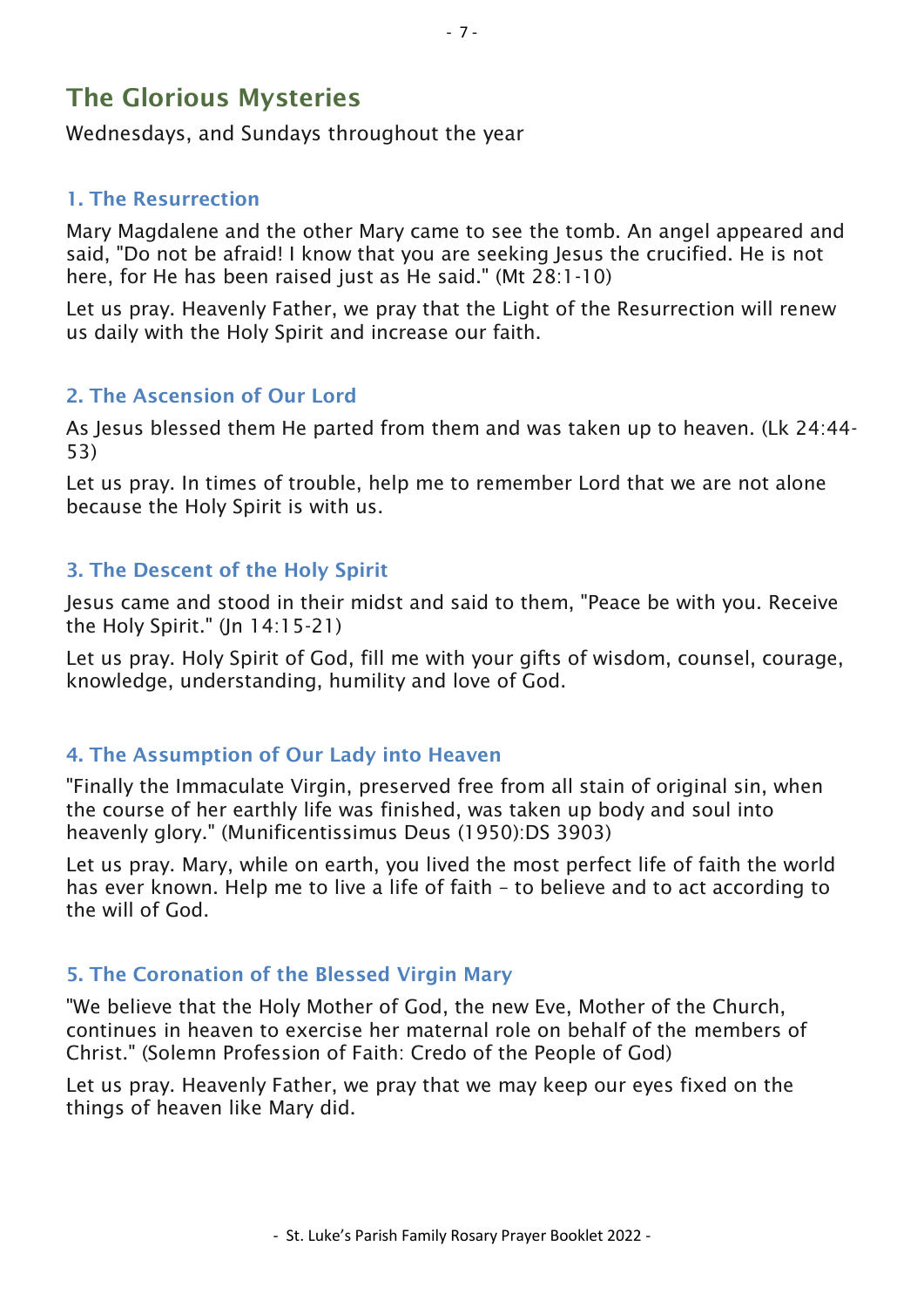# The Luminous Mysteries

Thursdays throughout the year

# 1. The Baptism in the Jordan

And a voice came from the heavens, saying, "This is my beloved Son, with whom I am well pleased." (Mt. 3:17)

Let us pray. Heavenly Father, in our baptism we have received the light of Christ in our hearts. May his grace renew us constantly and reach also those who have not been baptised and don't know Him.

# 2. The Wedding at Cana

"Woman, how does your concern affect me? My hour has not yet come." His mother said to the servers, "Do whatever he tells you." (Jn 2:1-12)

Let us pray. Lord, we know that you always hear every prayer and petition, and that in your wisdom, you know what is best for us. We place our trust in you.

# 3. The Proclamation of the Kingdom of God

"This is the time of fulfilment. The kingdom of God is at hand. Repent, and believe in the gospel." (Mk 1:15)

Let us pray. Jesus, you call each of us to grow in intimate friendship with you. May we come to know you better and find joy in the time that we set aside for you in prayer each day.

# 4. The Transfiguration

While he was praying his face changed in appearance and his clothing became dazzling white. (Lk9:29)

Let us pray. Loving God, help me to remember those mountain top experiences of grace and favour in which your presence was so obvious to me. May the memory of them motivate me to listen to your Word when I am un-inspired.

# 5. The Institution of the Eucharist

Before the feast of Passover, Jesus knew that his hour had come to pass from this world to the Father. He loved his own in the world and he loved them to the end. (Jn 13:1)

Let us pray. Lord Jesus, we thank you for providing us with our daily spiritual bread. We pray that we will always stay close to you through the Eucharist.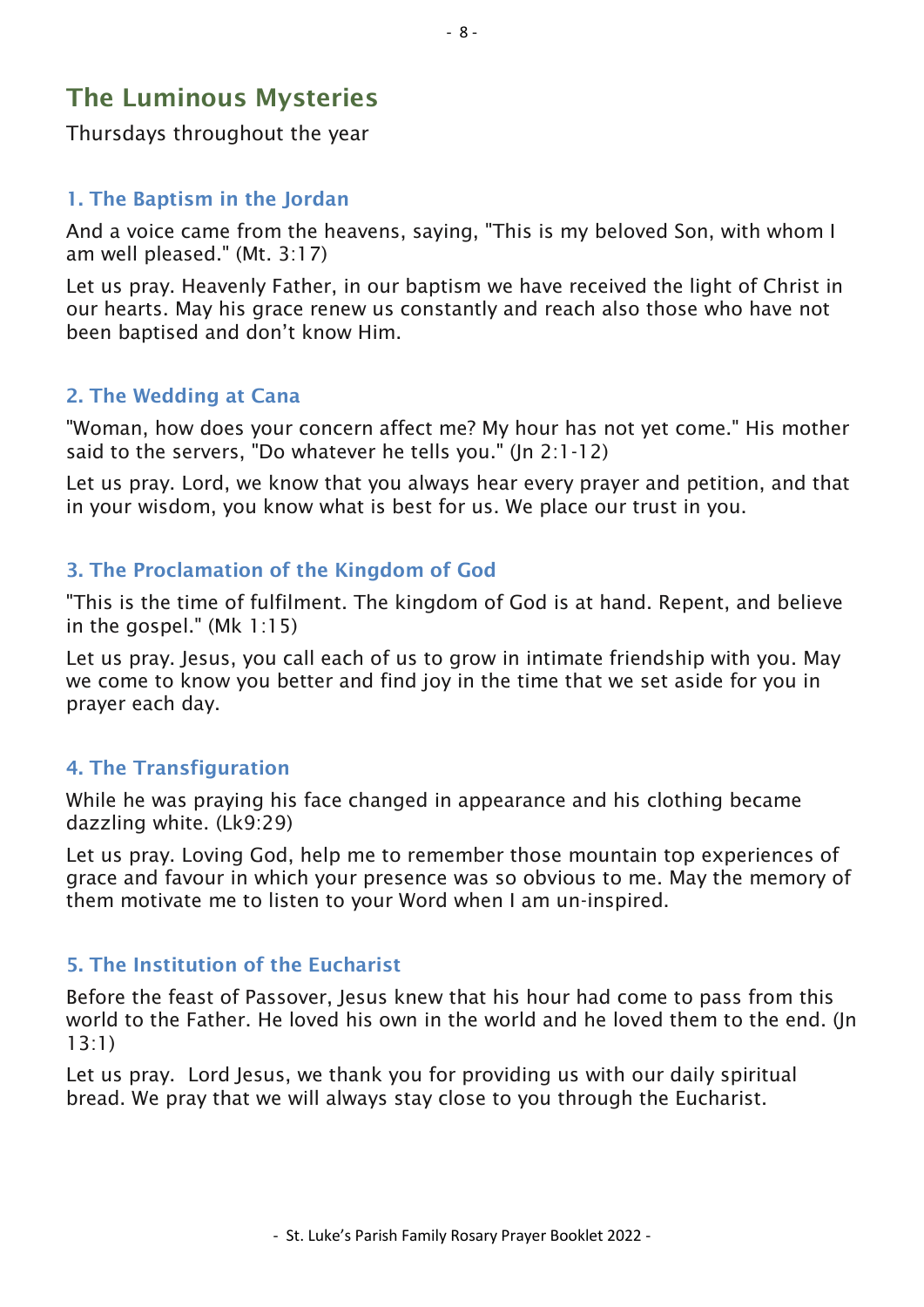# Concluding Prayers

#### Hail Holy Queen

Hail, Holy Queen, Mother of Mercy. Hail, our life, our sweetness, and our hope. To you do we cry poor banished children of Eve. To you do we send up our sighs, mourning and weeping in this valley of tears. Turn then, O most gracious advocate, your eyes of mercy toward us; And after this our exile, show unto us the blessed fruit of your womb, Jesus. O clement! O loving! O sweet Virgin Mary!

V. Pray for us, O Holy Mother of God.

R. That we may be made worthy of the promises of Christ.

#### Rosary Prayer

Let us pray.

O God, whose only begotten Son, by his life, death and resurrection, has purchased for us the rewards of eternal life. Grant, we beseech thee, while meditating upon these mysteries of the Most Holy Rosary of the Blessed Virgin Mary; We may imitate what they contain and obtain what they promise, through the same Christ our Lord. Amen.

#### Memorare

Remember, O most gracious Virgin Mary, that never was it known that anyone who fled to your protection, implored your help, or sought your intercession was left unaided. Inspired by this confidence, I fly unto you, O Virgin of virgins, my mother. To you do I come, before you I stand, sinful and sorrowful. O Mother of the Word Incarnate, despise not my petitions, but in your mercy hear and answer me. Amen.

#### Consecration of the Family to the Sacred Hearts of Jesus and Mary

Most holy Hearts of Jesus and Mary, united in perfect love, as you look upon us with mercy and caring, we consecrate our hearts, our lives, our family to you. We know the beautiful example of your home in Nazareth was meant to be a model for each of our families. We hope to have, with your help, the unity and strong, enduring love you gave to one another. May our home be filled with joy. May sincere affection, patience, tolerance and mutual respect be freely given to all. May our prayers be filled with the needs of others, not just ourselves and may we always be close to your Sacraments. Bless those who are present, as well as those who are absent, both the living and the dead. May peace be among us and when we are tested, grant us the Christian acceptance of God's will. Keep our family close to your Hearts; May your special protection be with us always. Most Sacred Hearts of Jesus and Mary, hear our prayer. Amen.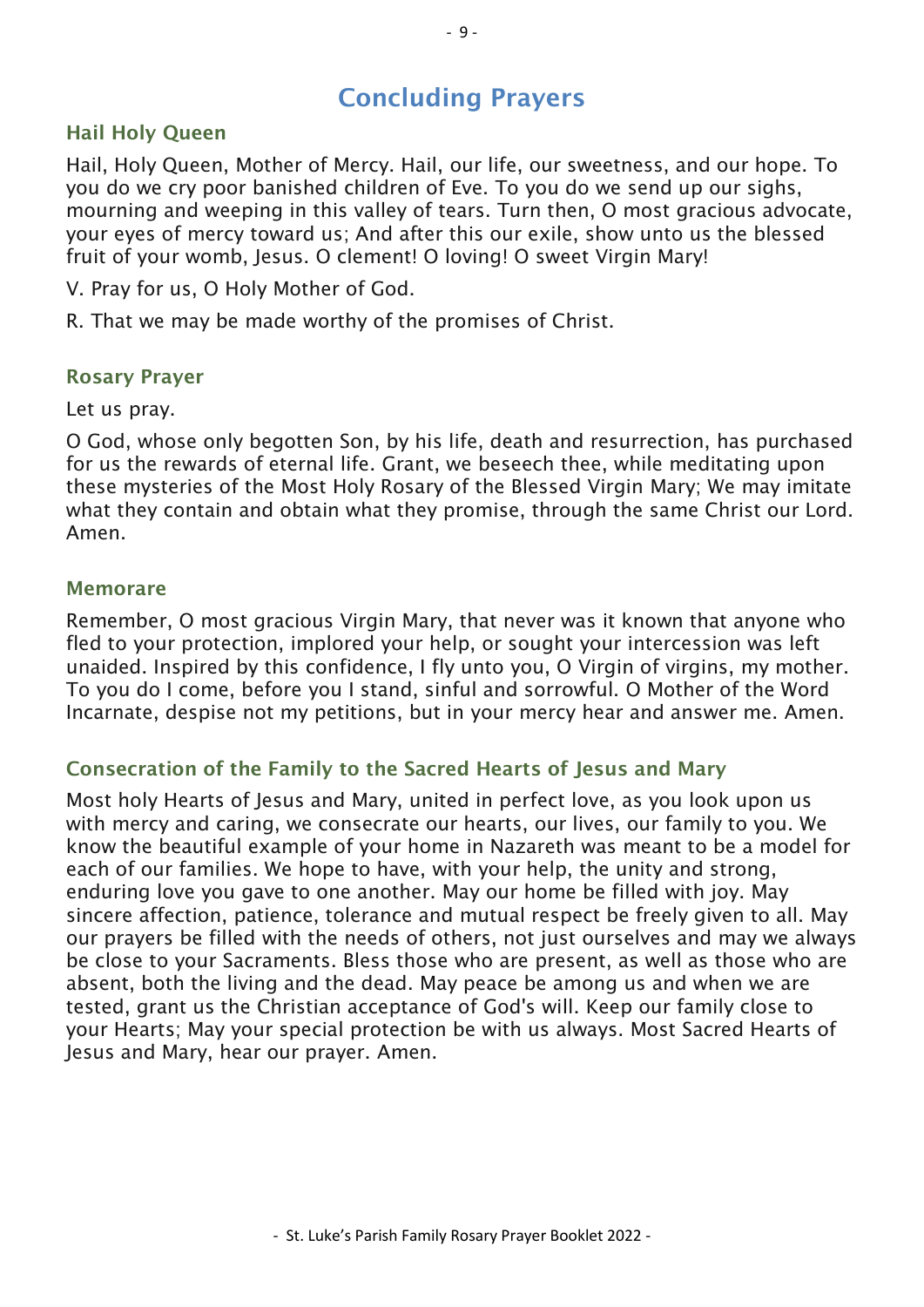#### Litany of St Joseph

V. Lord, have mercy. The same state of the R. Lord, have mercy. Christ, have mercy. Christ, have mercy. Lord, have mercy. Lord, have mercy. Christ, hear us. Christ, graciously hear us. God, the Father of Heaven, have mercy on us. God the Son, Redeemer of the world, have mercy on us. God the Holy Spirit, **have mercy on us.** Holy Trinity, One God, have mercy on us. Holy Mary, the contract of the pray for us. Saint Joseph, pray for us. Noble Offspring of David, pray for us. Light of Patriarchs, the pray for us. Spouse of the Mother of God. The pray for us. Chaste Guardian of the Virgin, pray for us. Foster-Father of the Son of God, pray for us. Zealous Defender of Christ, example 2 and pray for us. Head of the Holy Family, the pray for us. Joseph Most Just, The Contract of the pray for us. Joseph Most Chaste, pray for us. Joseph Most Prudent, The Contract of the pray for us. Joseph Most Courageous, The Contract of the pray for us. Joseph Most Obedient, the contract of the pray for us. Joseph Most Faithful, the control of the pray for us. Mirror of Patience, and the pray for us. Lover of Poverty, the contract of the pray for us. Model of Workmen, the contract of the pray for us. Glory of Domestic Life, pray for us. Guardian of Virgins, and the control of the pray for us. Pillar of Families, pray for us. Comfort of the Afflicted, each comparison of the Afflicted, Hope of the Sick, pray for us. Patron of the Dying, pray for us. Terror of Demons, Terror of Demons, Protector of the Holy Church, pray for us. Lamb of God, who takes away the sins of the world, Spare us, O Lord.

Lamb of God, who takes away the sins of the world, Graciously hear us, O Lord. Lamb of God, who takes away the sins of the world, Have mercy on us. V. He has made him lord of his household,

R. And prince over all his possessions. V. Let us pray.

R. O God, who, in your loving providence, chose Blessed Joseph to be the spouse of your most Holy Mother, grant us the favour of having him for our intercessor in heaven whom on earth we venerate as our protector. You, who live and reign forever and ever. Amen.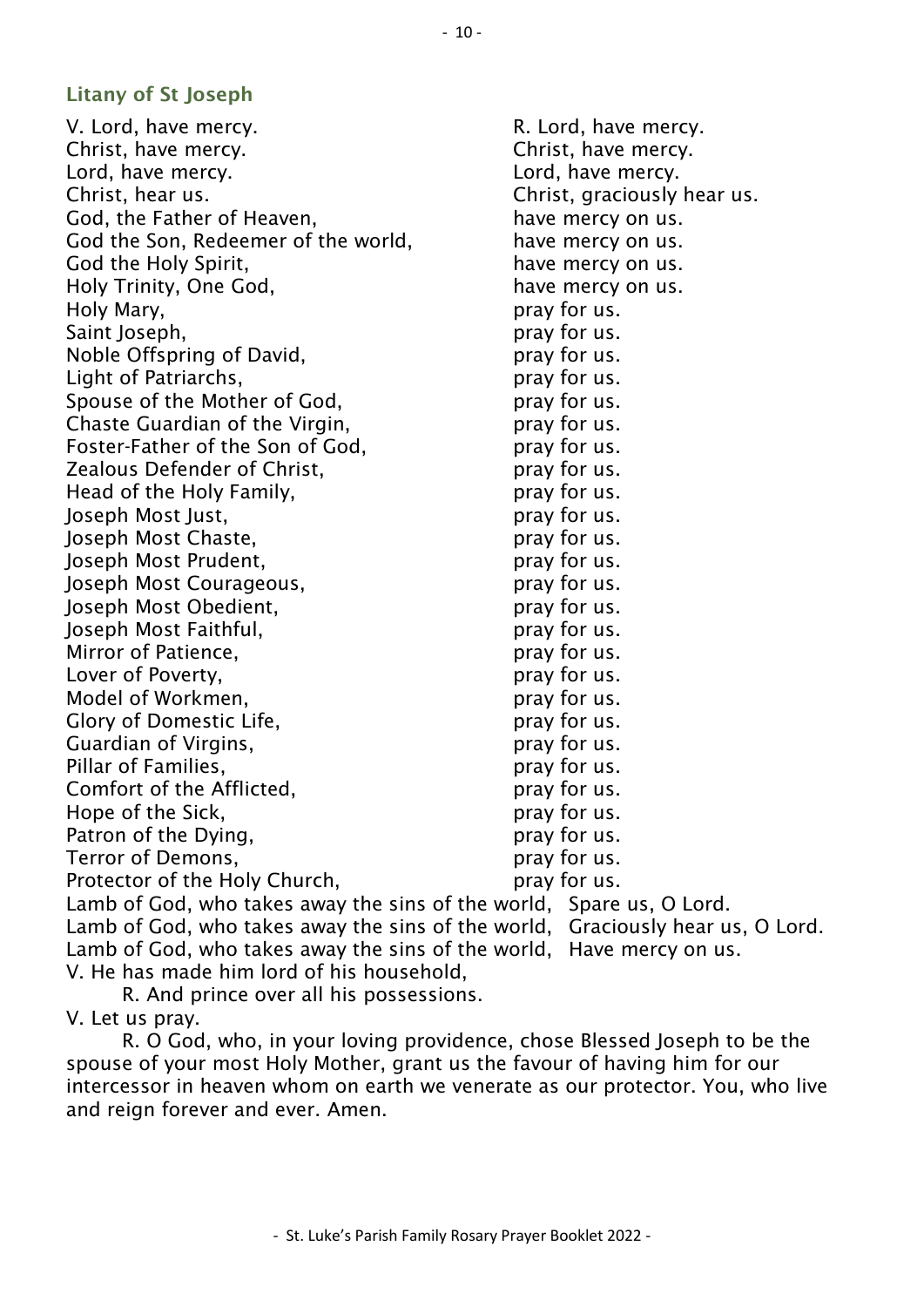### Prayer to Saint Michael the Archangel

Saint Michael the Archangel, defend us in the day of battle. Be our safeguard against the wickedness and snares of the devil. May God rebuke him, we humbly pray; And do thou, O prince of the heavenly host by the Power of God cast into hell, Satan and all the other evil spirits, who roam throughout the world seeking the ruin of souls. Amen.

#### Guardian Angel Prayer

Angel of God, my guardian dear, to whom God's love commits me here. Ever this day be at my side, to light, to guard, to rule, to guide. Amen.

## Additional Notes and Suggestions on "Mary visits Luke" Family Rosary

#### Prayer Intentions Booklet

- 1. You are welcome to write all your prayer requests and intentions on this Booklet.
- 2. Please indicate the date. You may indicate your name if you wish, but that is not necessary.
- 3. Each family must write their prayer intentions beginning on a new page. You must do this even if the previous (family's) page is not entirely filled. We want to leave the blank spaces for later use if and when people wish to share/describe what may happen later in relation to their prayer intentions. This is called "testimony" or "witnessing."
- 4. This Booklet should always go with the image of Our Lady as it goes around to different families in the roster.
- 5. Please inform the roster leader when the Booklet is nearly filled up so a new one can be organised.

#### Rosary Beads and Rosary Prayer Booklets

- 1. Please make sure these are also handed over to the next family along with the image of Our Lady.
- 2. We encourage families to continue their family Rosary prayers even after the image of Our Lady has moved to the next family. If you wish to have your own Rosary beads and Rosary prayer booklets please contact the roster leader or the parish office.